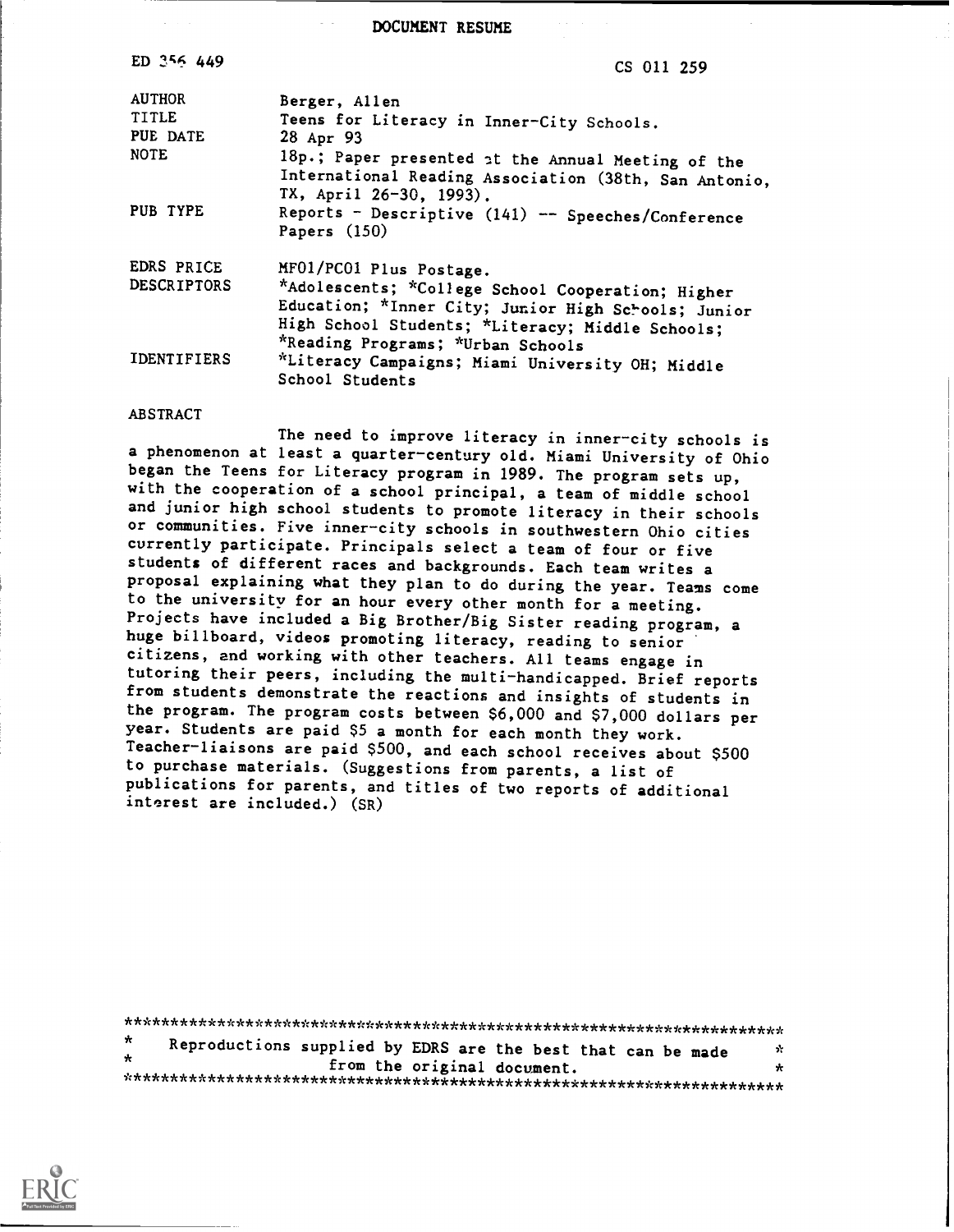"PERMISSION TO REPRODUCE THIS MATERIAL HAS BEEN GRANTED BY allen Nizer

 $32$ 

 $564.$ 

ග 4

Teens for Literacy in Inner-City Schools

Allen Berger Miami University

U.S. DEPARTMENT OF EDUCATION Office of Educational Research and Improvement EDUCATIONAL RESOURCES INFORMATION CENTER (ERIC)

This document has been reproduced as received from the person or organization originating it

Minor changes have been made to improve reproduction quality

**BEST COPY AVAILABLE** 

Points of view or opinions stated in this docu ment do not necessarily represent official<br>OERI position or policy

TO THE EDUCATIONAL RESOURCES INFORMATION CENTER (ERIC).

> This audio-taped talk was presented at the 38th Annual Convention of the International Reading Association, San Antonio, April 28, 1993.

The need to improve literacy in our inner-city schools is not a new phenomenon. The seventh president of the International Reading Association--William D. Sheldon--issued a clarion call a quarter of a century ago. In a keynote address at the 25th annual reading conference at the University of Pittsburgh, Sheldon observed:

> During the past several decades the United States has become an Urban Society. Once proud cities, populated by a relatively small, upward mobile society, have become crowded by the rural poor of our nation. Small slum areas, once inhabited by newly arrived immigrants from various European countries, have been replaced by huge ghettos, filled by poverty stricken blacks from the deep South, Spanish-speaking farmers and villagers from Puerto Rico and dislocated poor whites from such areas as Appalachia.

> > 2

 $0.26112579$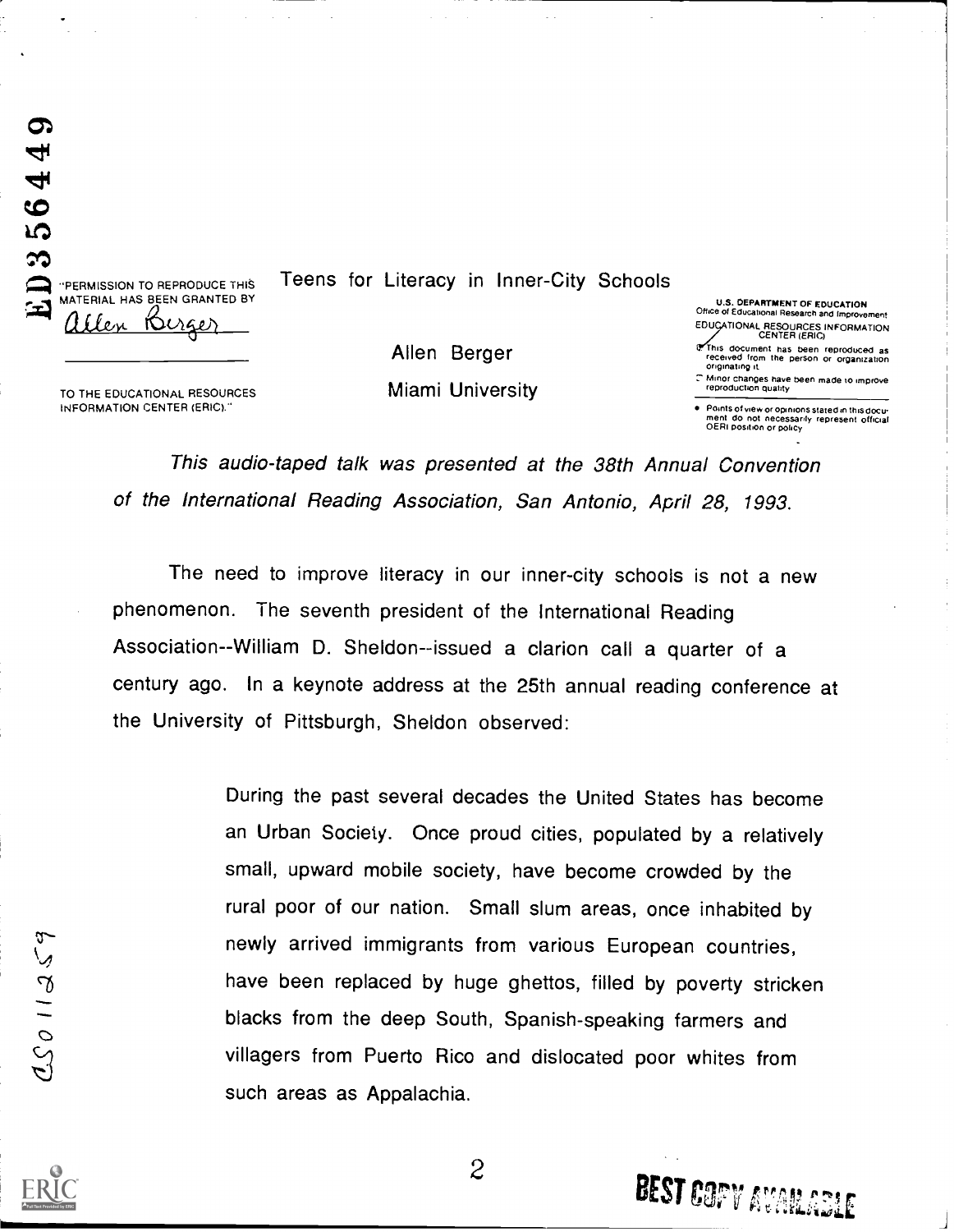The three major groups which have occupied the decaying center city have one characteristic in common. They are poor. Out of their poverty has come such related problems as crime, disease, transiency and illiteracy. It is with the issue of illiteracy and its effect on the schools of every city that we must deal.

2 (1)

In every city in the United States . . . the alarm has been sounded about the condition of the ghetto schools. The problem of reading has been mentioned over and over again as a major issue of these schools for the poverty stricken of the ghetto. --Sheldon, 1969

He goes on and describes some of his work in urban schools in Syracuse, Rochester, and New York City.

Two years earlier, Edward R. Fagan, who became Vice-President of the National Council of Teachers of English, began a chapter in a book he wrote:

> Given a set of outdated textbooks which must be used and a ninth-grade group of 32 boys who ranged in age from 15 to 21, who ranged in I.Q. from 85 to 140, whose ethnic composition is 75 percent nonwhite . . . and whose hatred of school is documented via police records of habitual truancy, what teaching strategies can be used to keep these students interested enough in learning to prevent them from making the classroom a battleground?



 $\hat{J}$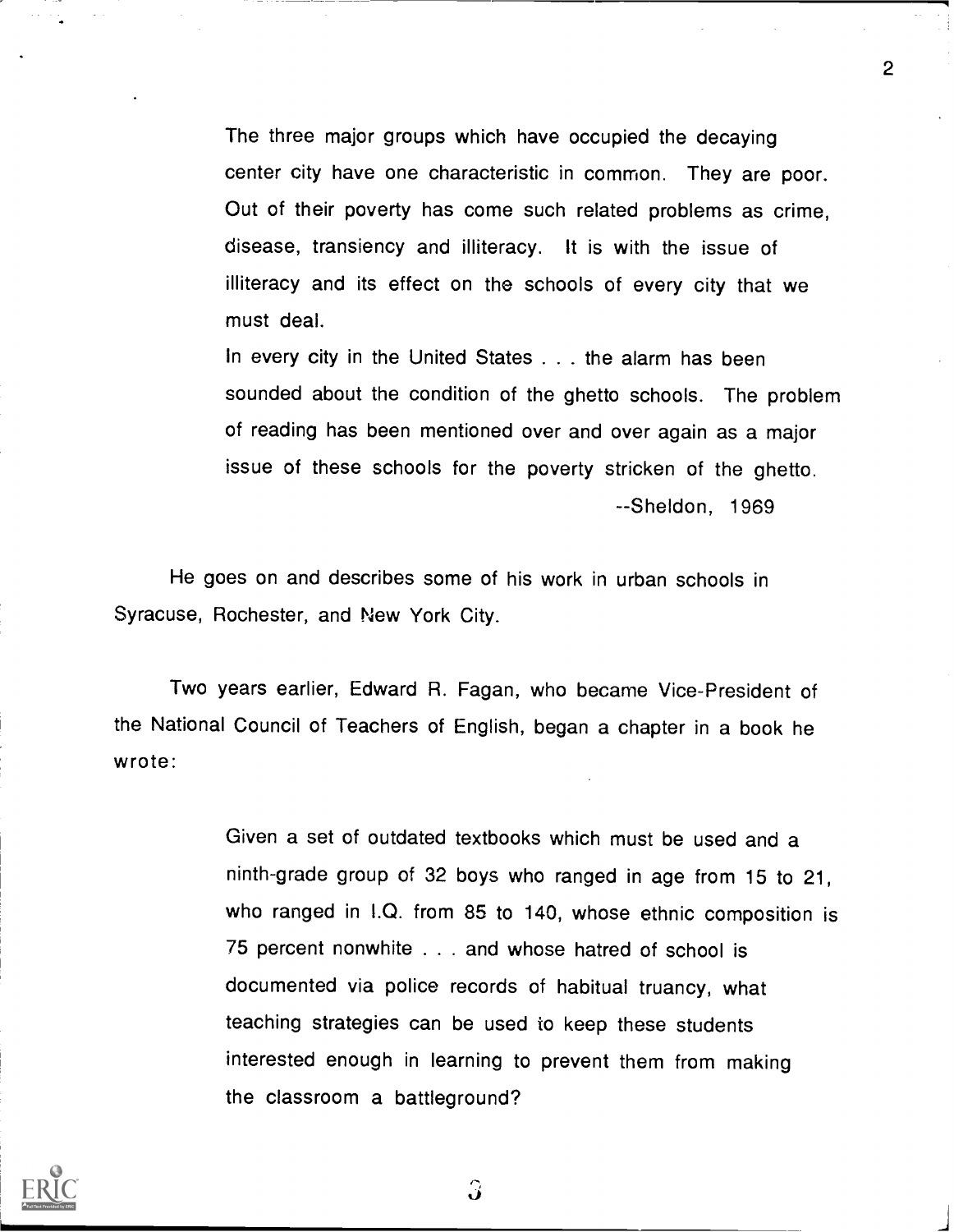That was the question I faced some years ago when I accepted the task of teaching English, grades 9 through 12, to boys in a Wisconsin reform school. The lessons <sup>I</sup> learned during my two-year stay at that school have never been forgotten and have been applied to both high school and college classes to good advantage over the last fifteen years. When I use "to good advantage," I mean that the students at both the high school and college levels increased their awareness of English as a discipline and frequently changed their attitude about education from negative to positive.

3

Fagan says that "content was not 'watered down.' Students did not 'play games,' and the teacher did not 'stoop to the student's level' in the derogatory sense of those expressions. Rather, students increased English skills as measured by standardized tests . . . and shifted from negative to positive vectors concerning education . . . according to members of a visiting team from the Wisconsin State Education Department." (Fagan, 1967)

I can vouch for the integrity of what Fagan and Sheldon say, having enjoyed the good fortune of knowing both--Ed Fagan first as my supervisor when I was a student teacher working on my masters degreee at what was then called Albany State Teachers College, and Bill Sheldon, when I began work as a doctoral student at the Reading and Language Arts Center, which he directed, at Syracuse University. The problems they addressed a quarter of a century ago continue to remain a blight on our political, social, and educational landscape.



 $\mathbf{r}$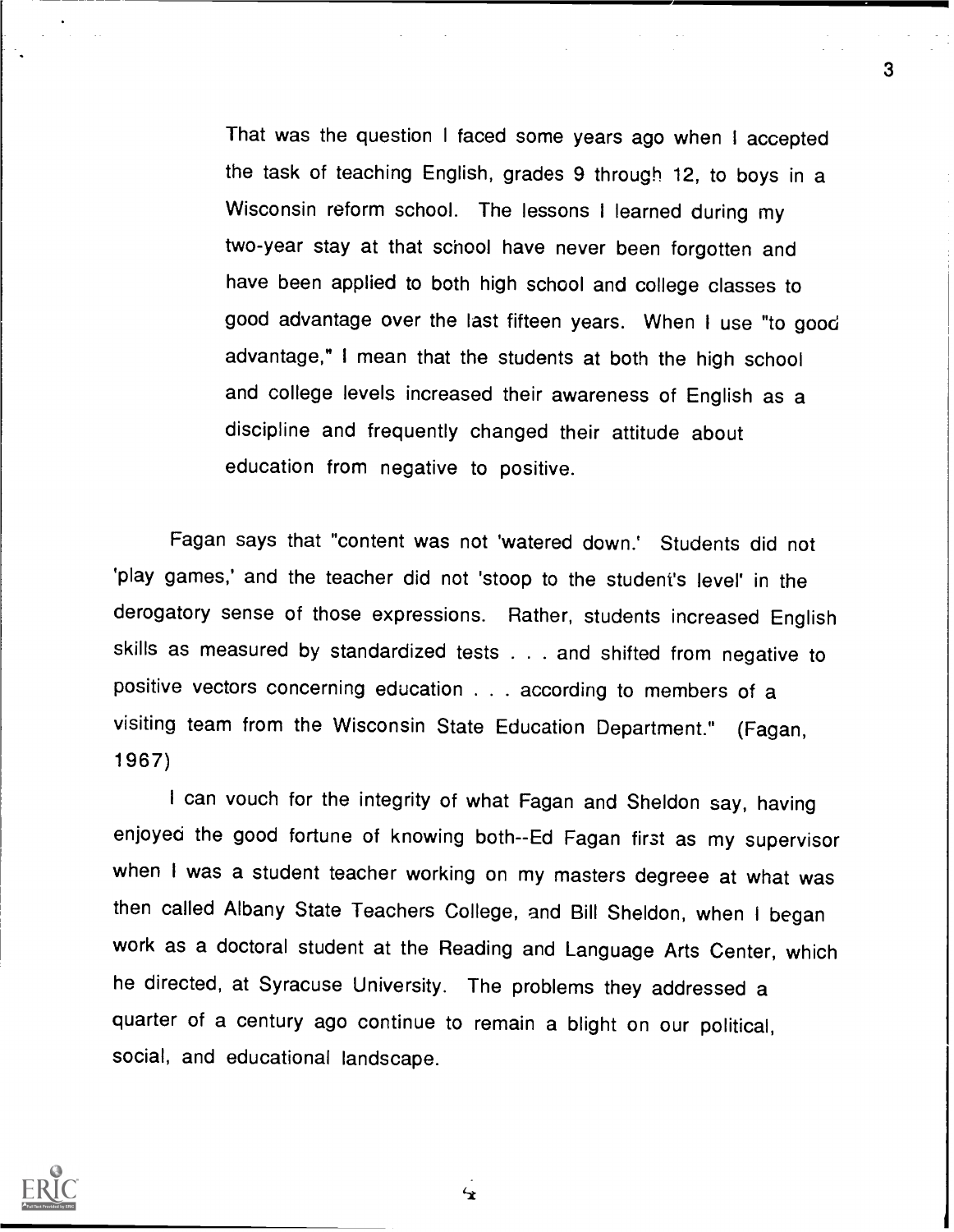Before talking about how we are contributing to the educational landscape, let me preface my own remarks by mentioning where Miami University is not--it is not in Florida. It is in southwestern Ohio, where the Miami Indians used to live, and the university periodically renews an agreement with the Miami Indians for permission to use their name. The university has about 15,000 students on its main campus in Oxford and several thousand on its Hamilton and Middletown campuses. The university began in 1809 and is famous for a number of things. Whatever your feelings about fraternities, Miami is where they started. It also has the first college newspaper. Miami is described as one of the eight best buys in public undergraduate education in the most recent edition of The Public lvys. Another book, Miami of Ohio: Cradle of Coaches, cites the many great football personalities, such as Woody Hayes, Ara Parseghian, Weeb Eubank, and Bo Schembechler, who have either played or coached at Miami.

4

We began Teens for Literacy four years ago with three schools in southwestern Ohio. It is a simple and powerful idea. What I propose to do here today is tell you about it as clearly as I can so that, if you wish, you can emulate it in your own school or system.

Four years ago Henry Jung, Associate Director of Divisional Support in the University Relations Development Office, approached me with a wonderful request. He said that he knows a family who would like to make a small gift to improve literacy. Can I come up with a novel idea?

I spoke to each of my colleagues and, gradually, the idea emerged that we now call Teens for Literacy.

Essentially what we--or I, to be specific--do is set up with the cooperation of a school principal a team of students to promote literacy in



៊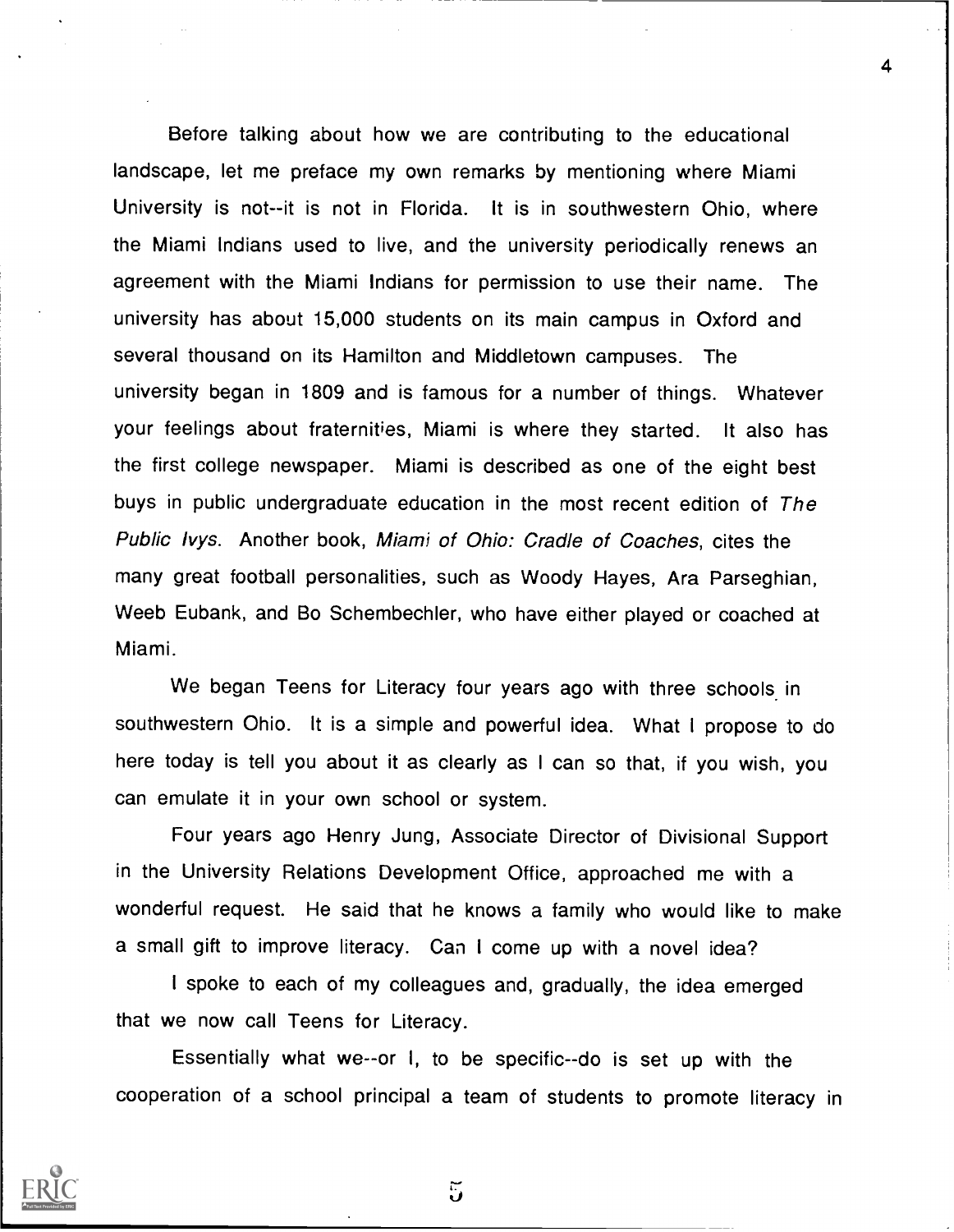their school or community. A secondary objective is to encourage the students to consider teaching as a profession. We focus on middle- and junior high schools because this is where we think we can make the greatest impact in meeting our objectives to improve literacy. This also is the time in the lives of these children when they are vulnerable to negative as well as positive influences inside and outside school.

To begin the project four years ago <sup>I</sup> visited three inner-city schools--one in Cincinnati, one in Hamilton, and one in Middletown, all cities in southwestern Ohio. Greater Cincinnati, headquarters of Procter and Gamble, has about 300,000 people and is about one hour from Miami University. Hamilton and Middletown each has about 70,000 people and each is about a half hour from the main campus of Miami University. (I say main campus because there are campuses of the university in both Hamilton and Middletown.) One of Hamilton's leading industries is Mosier, Inc., which for over a hundred years has been making locks, safes and vaults; a sign leading into Hamilton announces that the city is the Safe Capital of the World. A leading industry in Middletown is Armco Steel.

When I first visited the schools four years ago I asked each principal if he or she would select four or five students to form a team. I thought a four- or five-person team would be workable. For each team I requested students of different races and backgrounds who worked well with others and who had leadership potential. <sup>I</sup> also asked for a teacher- or counselor-liaison to oversee the program in each school.

In the smaller cities of Hamilton and Middletown <sup>I</sup> simply: picked up the phone, called, made an appointment and visited with the principals. Because Cincinnati is a larger district, <sup>I</sup> had to go through channels--first



Ĉ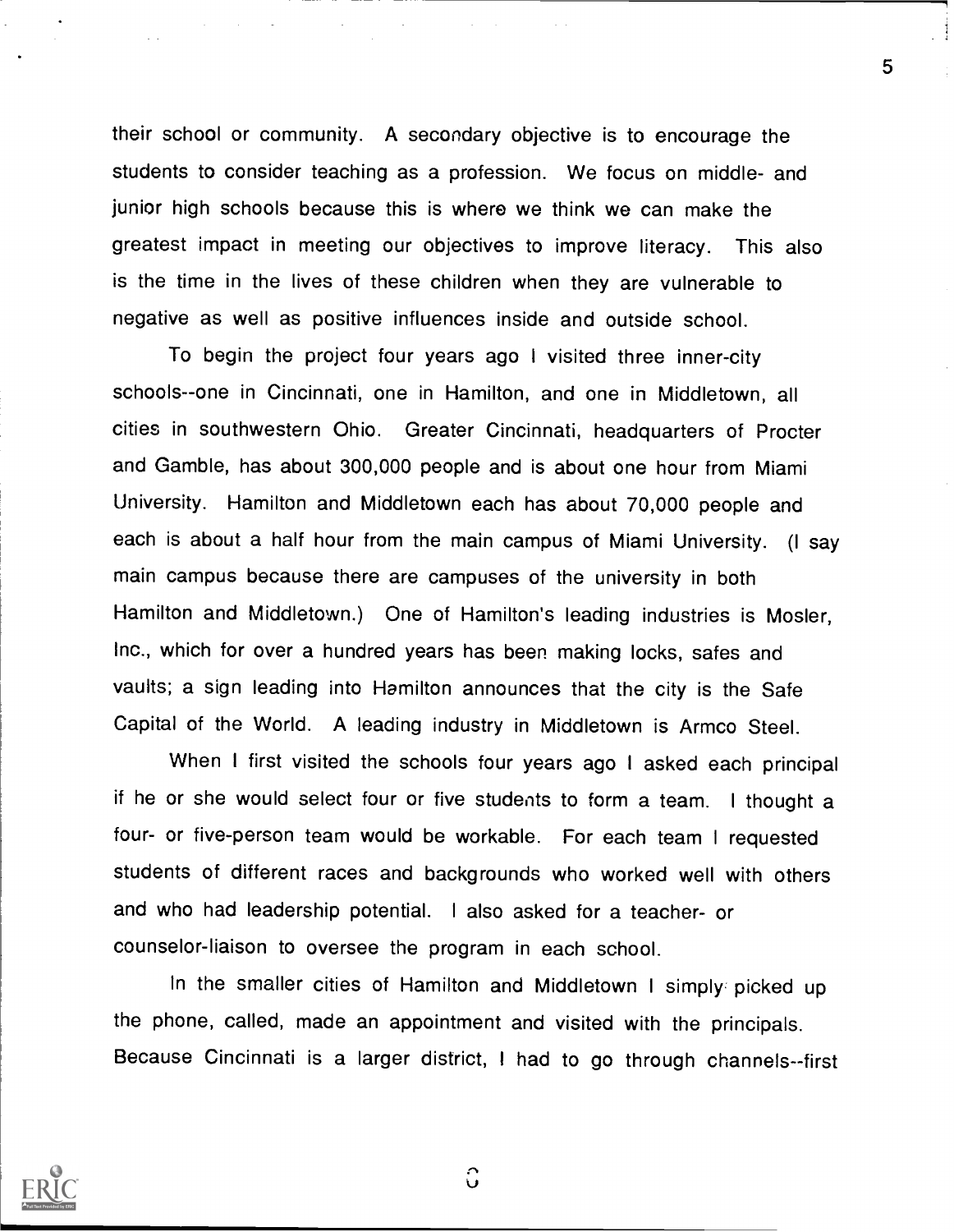phone calls, then a letter or two to key administrators in the central office, before receiving the green light to go ahead.

Each team writes a proposal in which they explain what they plan to do, and how they plan to do it, during the year. The teams share their proposals at the first meeting--usually in October--at Miami.

The teams come to the university for an hour every other monthfrom 1 until 2 p.m. The first half hour focuses on what each team is doing to improve literacy in their school or community. During the last half hour we visit a selected part of the university. Our first visit is usually to a dormitory; later visits are to the art museum and the library. The final visit, usually in April, is a two-hour luncheon (from 11:30 to 1:30) during which the teams report the highlights of their activities through the year.

During the luncheon the 10- to 15-minute reports range from a student in each team saying a few words to one team making a slide presentation with musical accompaniment. This particular team tends to do a variety of activities in their building which houses two schoolstheir middle school and an elementary school. (Their middle school also houses Juvenile Court, which meets there on Wednesday mornings.) This team has also set up a Big Brother/Big Sister Reading Program. They also select and display posters through both schools before, during, and after Right to Read Week.

Another school's team once designed and arranged for a huge billboard promoting literacy to be set up on a highway leading into their city. This team also develops videos promoting literacy and has weekly announcements about books and authors in the school newspaper. A third team reads to senior citizens. A fourth has established a 1,000-minute



 $\mathbf{r}$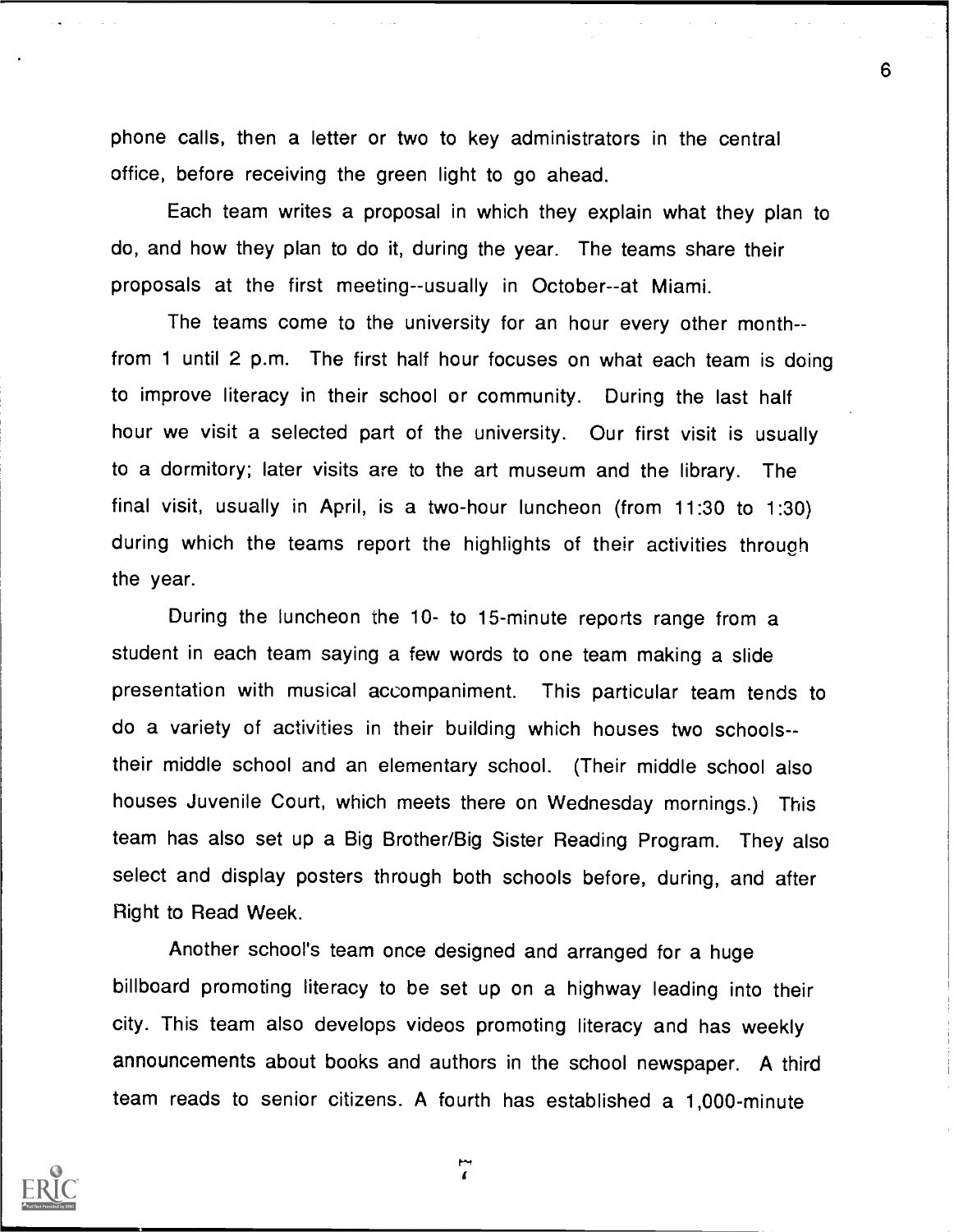Reading Club. A fifth works with other teachers. All teams engage in tutoring their peers including the multi-handicapped. All these activities have a ripple effect.

7

Some students provide written as well as oral reports and poignantly share their astonishment upon realizing some of their friends can hardly read. Here are some of their brief reports. I share them not because they are accolades but because they provide insight from students in two schools--Vail Middle School and Garfield Junior High in, respectively, Middletown and Hamilton.

> During the last six months or so I have been involved in helping kids from my school learn to read. At first it was a real eye opener to me that people my age could not read. I had heard about children in our country being illiterate but <sup>I</sup> never expected to see people my age in the same situation. This really hit home.

I hope my work in the program has really made an impact on my particular student in reading. <sup>I</sup> think this program helped me also in realizing just how important it is to learn how to read. I am truly thankful to God for blessing me with the ability to read. I hope the student I have worked with will bloom into a good reader so that the work we have put forth will have paid off.--Brad

When I first started tutoring I thought it would be something real easy to do. I was wrong and I took it as a challenge to make it easy. The young man I tutor doesn't like or want to



ි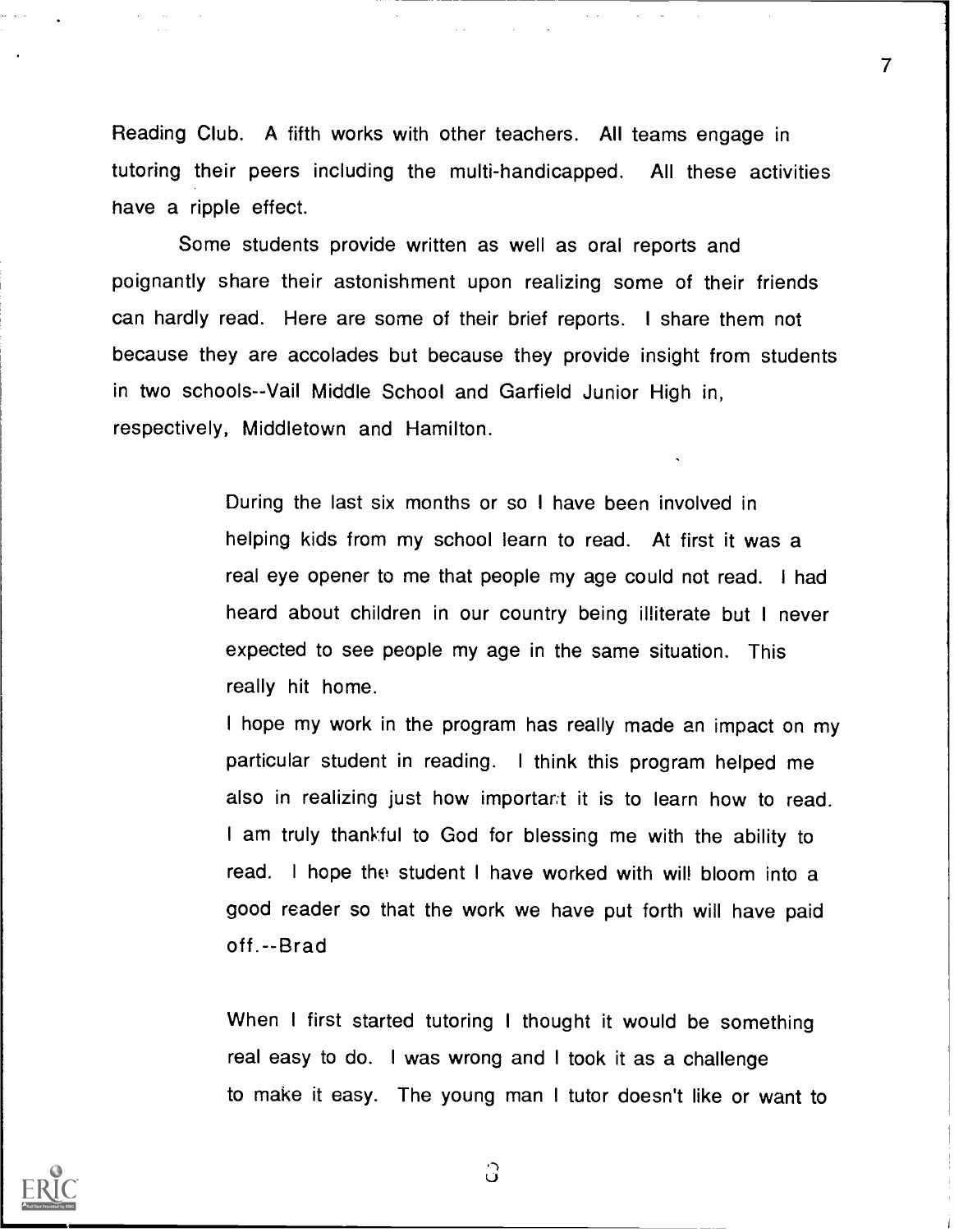read at all. Since he likes sports, I would read a sports article to myself and say to him, "Wow! Look at this article!" And he'd want to read it but I told him he had to read it out loud. . . . . Now we're best friends. I help him to read and he'll come over to my house and lift weights with me and I also have put him on a diet. This young man use to weigh 220. Now he weighs 180. I have helped him read better and he's helped me in many weighs (sic).--Todd

I am a very lucky person to be a part of Teens for Literacy. My experience has been both challenging and enjoyable. I must admit I was very overwhelmed by how a child just a year younger than myself can't read any better than my seven year old sister. These past weeks I have noticed small changes, but like the boy I tutor, <sup>I</sup> get frustrated too. However, <sup>I</sup> never put him down or let him know that I am frustrated. So I think that even if he is able to sound out one word, or read one story, <sup>I</sup> know we have both succeeded.--Deanna

Tutoring students once a week has been a great experience. <sup>I</sup> really admire teachers for having such patience. I would easily get frustrated when they couldn't learn vocabulary and tried to memorize the words. Each time I'd visit the class I'd teach several students and I learned things about each one. Despite the fact that they were always stalling to work on reading, they all look forward to seeing me. <sup>I</sup> think it would be a good idea to have the Students write more stories and



Э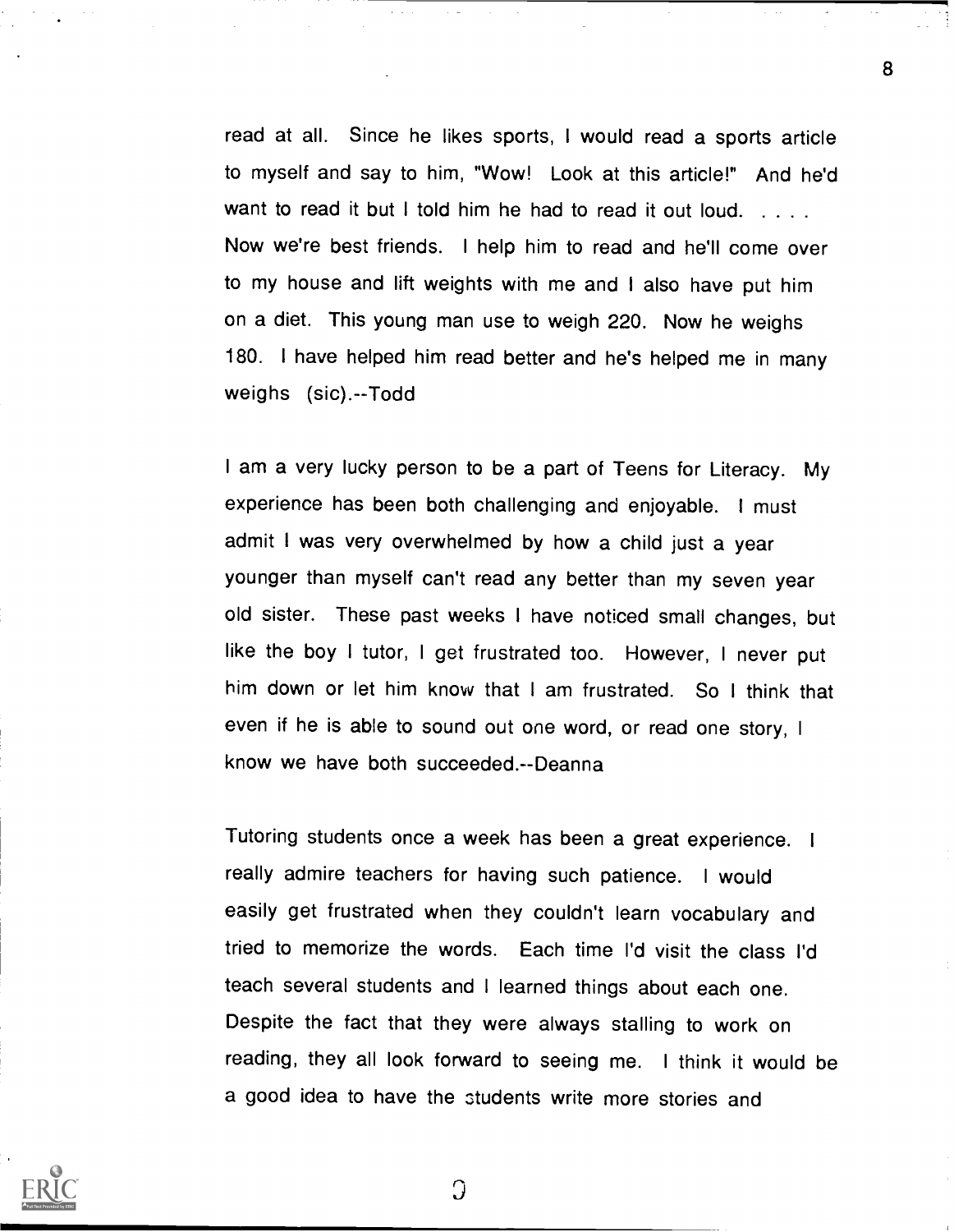paragraphs to improve their skills. Everyone should have such a wonderful opportunity to work with less fortunate students. Maybe then people would appreciate their gift of being able to read.--Amy

My Teens for Literacy group has gone to Miami University several times this year to meet with other groups and discuss what we do in Teens for Literacy. We also learn about Miami. Once when we went we toured a library and another time we went to the Campus Avenue Building to have students from the Office of Learning Assistants (sic) talk to us about tutoring. A few weeks ago I wrote an article about the 1,000 Minute Club for a newsletter. The 1,000 Minute Club encourages students to read by offering them rewards such as a free book and a field trip to a play for reading for 1,000 minutes. I have been very busy this year in Teens for Literacy and I have enjoyed being active and helping people.--Donna

Every Wednesday I tutor a DH [developmentally handicapped] student. Before our first meeting, I made sight word flashcards. When I flashed each in front of him, <sup>I</sup> realized he couldn't read any of them. So I set a goal. That goal was for him to learn how to read half of the sight words. We started out--words, letters and sounds for over a month. Then finally, one day, he not only got half of them right, he got all of them right! I had done it. I taught him to read!"--Kim



 $\hat{\mathbf{i}}$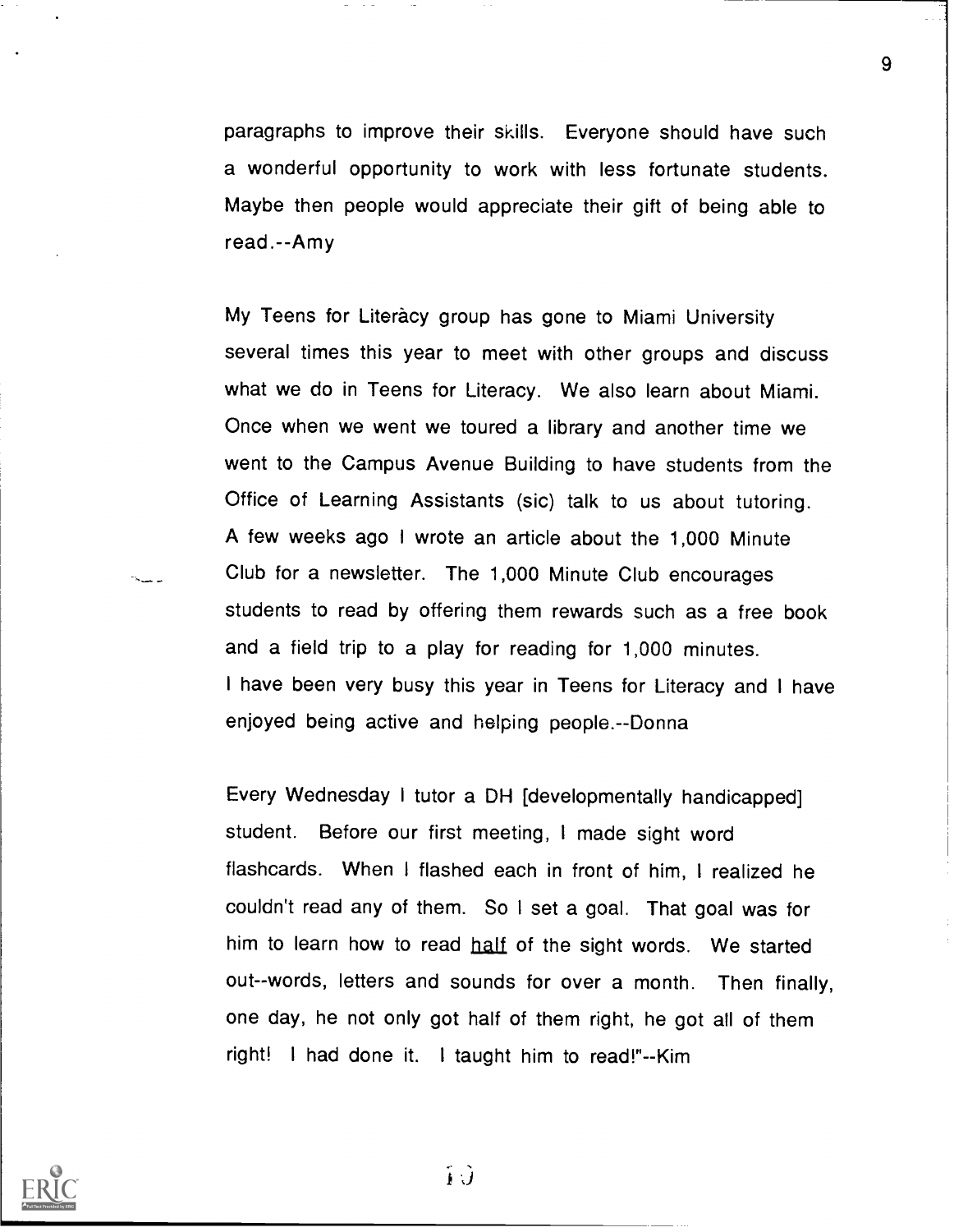My experiences with Teens for Literacy has been both challenging and rewarding. When Mrs. Oswalt asked me to be on the team I did not know what to think; but I took the challenge. I was introduced to Mrs. Purdy's class and began my work with them. Every Wednesday I went to her class and started out helping one boy who had some learning disabilities. He progressed in his work and I began to help the whole class. They all had some problems understanding words and had difficulty putting the words on paper. I worked with meanings and pronunciation of words so they could better understand them.

The students seemed to enjoy me being there. They accepted the way I taught and by doing that it was easier for them to learn their material. I am very glad I had the chance to help these individuals and hope I made an impression on their lives.--Josh

. . . Many of the students I've worked with are often stereotyped, but from what !'ve witnessed they are just like the rest of us: they can laugh, cry, and most of all learn. By continuing this program others will see this too. . ..--Latresha

In Teens for Literacy I deal with only one student. He is very pleasant to work with. So far <sup>I</sup> haven't experienced any emotions of frustration. Tutoring this person has helped me appreciate that I am fortunate enough to be able to read.

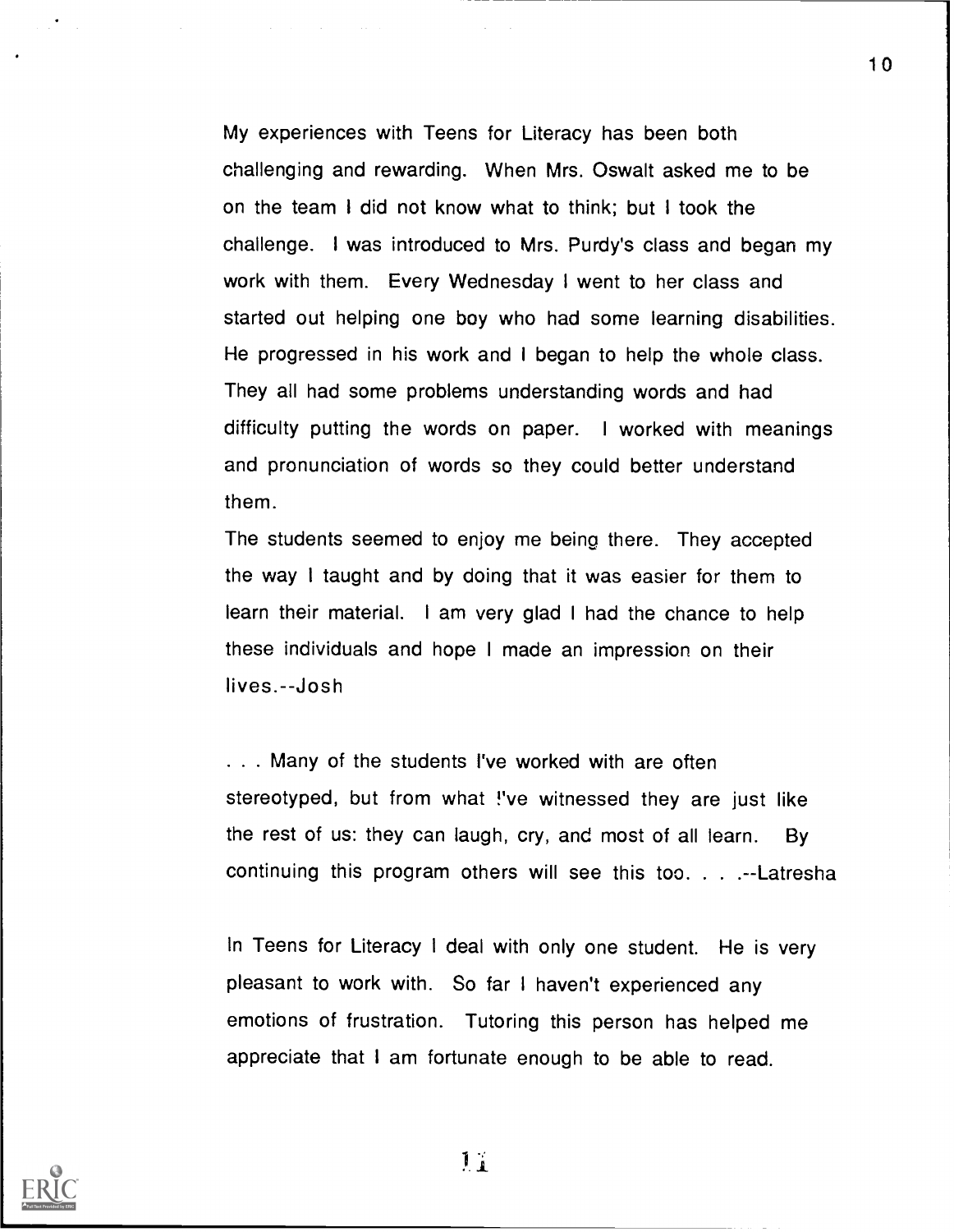Sometimes I possibly wonder if I am helping the individual. <sup>I</sup> explained to him why I was tutoring him; that it was my own free will not something that someone made me do. <sup>I</sup> think that boosted his self-esteem to know that someone out there really cared enough to help him with his reading skills. I wonder if he looks forward to Wednesdays so he can receive help with his reading.

By the end of this school year I want to look back and exclaim, He sure has progressed amazingly well."--Amy

Some students even write to a member of the family that has funded Teens for Literacy:

## Dear Desta,

Being able to participate in such a wonderful program was extremely rewarding for me. <sup>I</sup> believe that illiteracy is a great problem in our world. Not having the ability to write one's own name or even recognize it when written is overwhelming. Having the gift of reading and writing is more precious than gold. To be able to give or help someone else with the "gift" is very gratifying.

Thank you for funding this terrific program. The kids we taught were not the only ones to receive something.

Enthusiastically,

Shelbi



12

11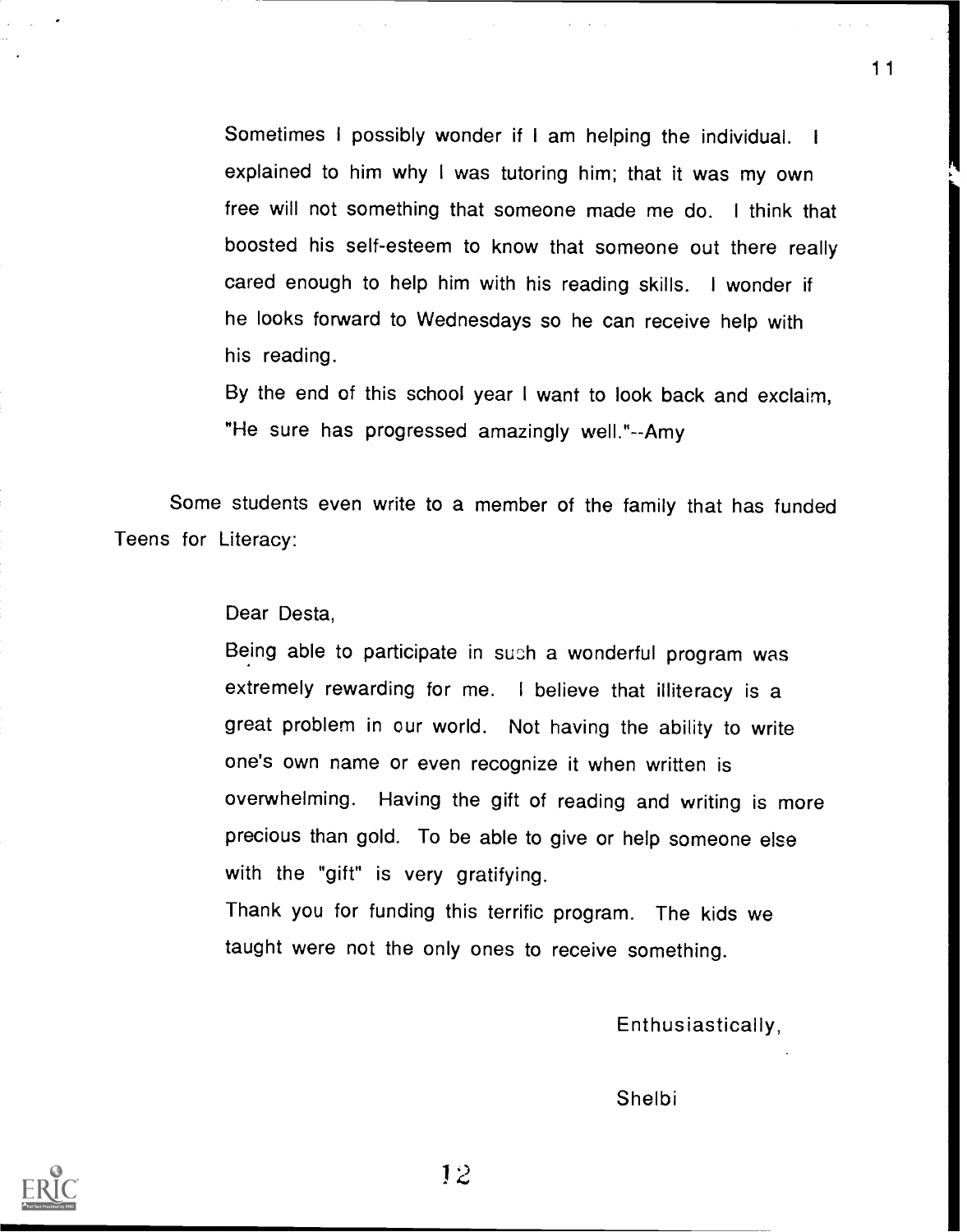Even one of the counselor liaisons who worked in one of the Cincinnati inner-city schools wrote a etter:

> Words don't seem adequate for the year-long activities, support for our own project, and the final luncheon and tour! There has been a double edge to our participation in Teens for Literacy! The respect for reading and enthusiasm for books have grown with a great deal of pride among our students. Surely, it will continue to flourish next year. As important, the junior high students became familiar and comfortable at a beautiful, prestigious university. Meeting professors, administrators, college students and visiting campus sites have afforded a "new" possibility in their livescollege education. Your patience and humble behind-thescenes direction will make a difference for young people who might have never considered college.

These letters and other items of interest are in a photographic essay that we add to through the years.

We began with three schools four years ago. My hope is to add a school a year. Right now we are up to five schools--the same number we had last year. Because I spend about five days a year in each of the schools, I need to work out a system so that I can add a school a year and continue to provide the same attention to all the schools in Teens for Literacy.



1 G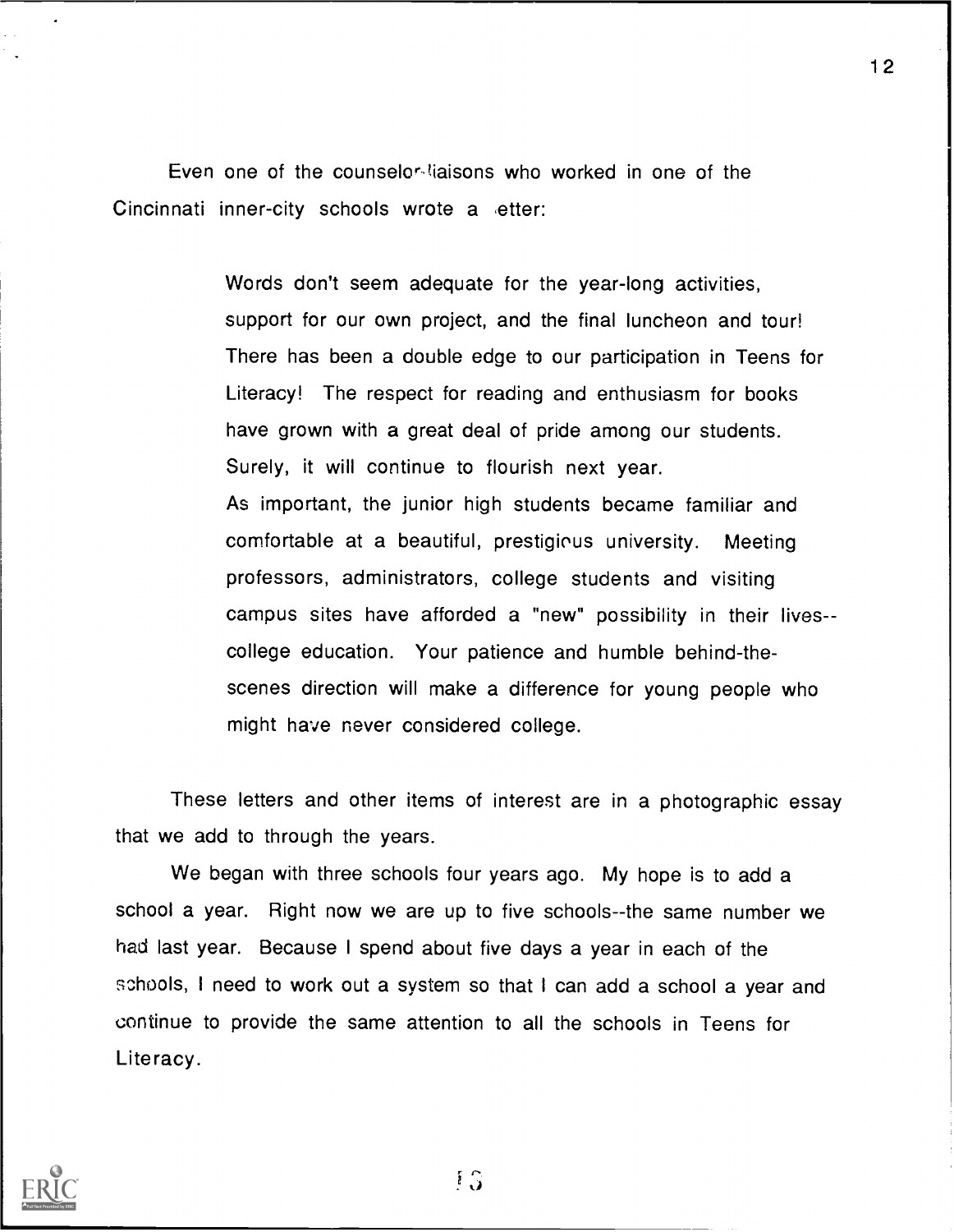Two days from today--Friday--we will have our annual near-theend-of-school-year luncheon. There will be about forty-five people at the luncheon: each school will send some seven people--the four or five students on the school's team, the teacher-liaison, and the principal. The remaining ten who are invited include mostly university people--Marvin Lawrence from the Dean's Office, several people dealing with minority affairs, the chair of the department of teacher education, a photographer and news reporter to spread the good word; a few interested colleagues and students and, of course, Henry Jung, who obtains the gifts from families to fund Teens for Literacy.

During last year's luncheon Jim McCoy, director of admissions for the university, came to the luncheon and gave each student a Miami University tee shirt; I've made arrangements for that precedent to continue this year.

When I realized the date of this talk was two days before this year's luncheon, <sup>I</sup> thought how nice it would be if it were the other way around- first the luncheon and then the talk. That way I could more successfully capture the spirit of what the teens have engaged in this year. But one has to live in the real world, and that includes working around the restrictions and mandates- -such as week-long tests, etc.--to which public schools are subjected. It also means, incidentally, beginning and ending our meetings at the university on time because the students have many other obligations--basketball, cheerleading, football, school buses, homework.

How much does all this cost? Between \$6,000 and \$7,000. I pay the students \$5 a month for each month they work. Each teacher-liaison is paid \$500. Each school receives about \$500 to purchase any materials they need. The purchases range from books and posters to audio- and



 $\mathbf{I} \subset$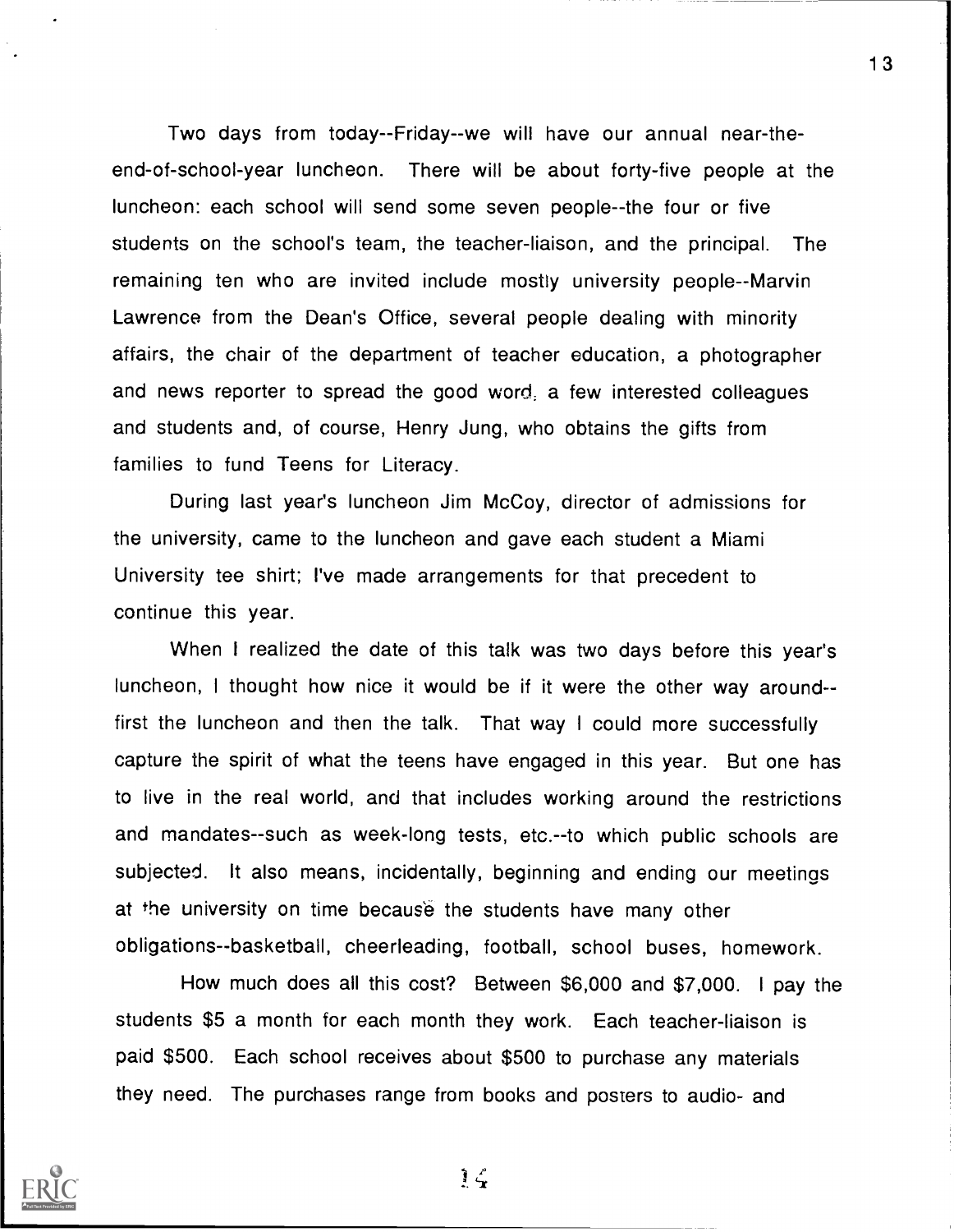videotapes and software. One school sets aside some of their money to purchase tickets to end the school year with visits to the Museum of Natural History and the domed, wrap-around sight-and-sound OMNIMAX Theater in the renovated Union Terminal in Cincinnati. Other expenses we incur include the cost of pizza and other refreshments for the first halfhour of our bi-monthly meetings and a university photographer from time to time. <sup>I</sup> haven't taken any money although I intend to do so for the cost of travelling to and from the schools in the near future.

One mistake I made the first year was that I ended up with three teams one of which had not four or five students but nine! What happened was that the principal was so delighted with the idea that he suggested four or five students to participate one semester and the others to participate in the spring semester. But it didn't work out that way because the first team liked it so much they wanted to continue through the whole year.

The problem that too-large teams creates is one of transportation from their school to the university. While it is easy to fit four or five students into a car, for nine or ten you need a van. That first year I rented a van from the university to accommodate the interests of that one particular school.

With the help of our teacher-liaisons and the school principals we plan to reach out more to the parents and guardians. We also plan to follow our Teens for Literacy graduates as they progress through schools and into higher education. Reaching out and following through will not be easy for if there is one thing that is constant in inner-city schools (and maybe life in general), it's change. Sometimes change can be uplifting, but it can also be a bit demoralizing. <sup>I</sup> first noticed this phenomenon of



15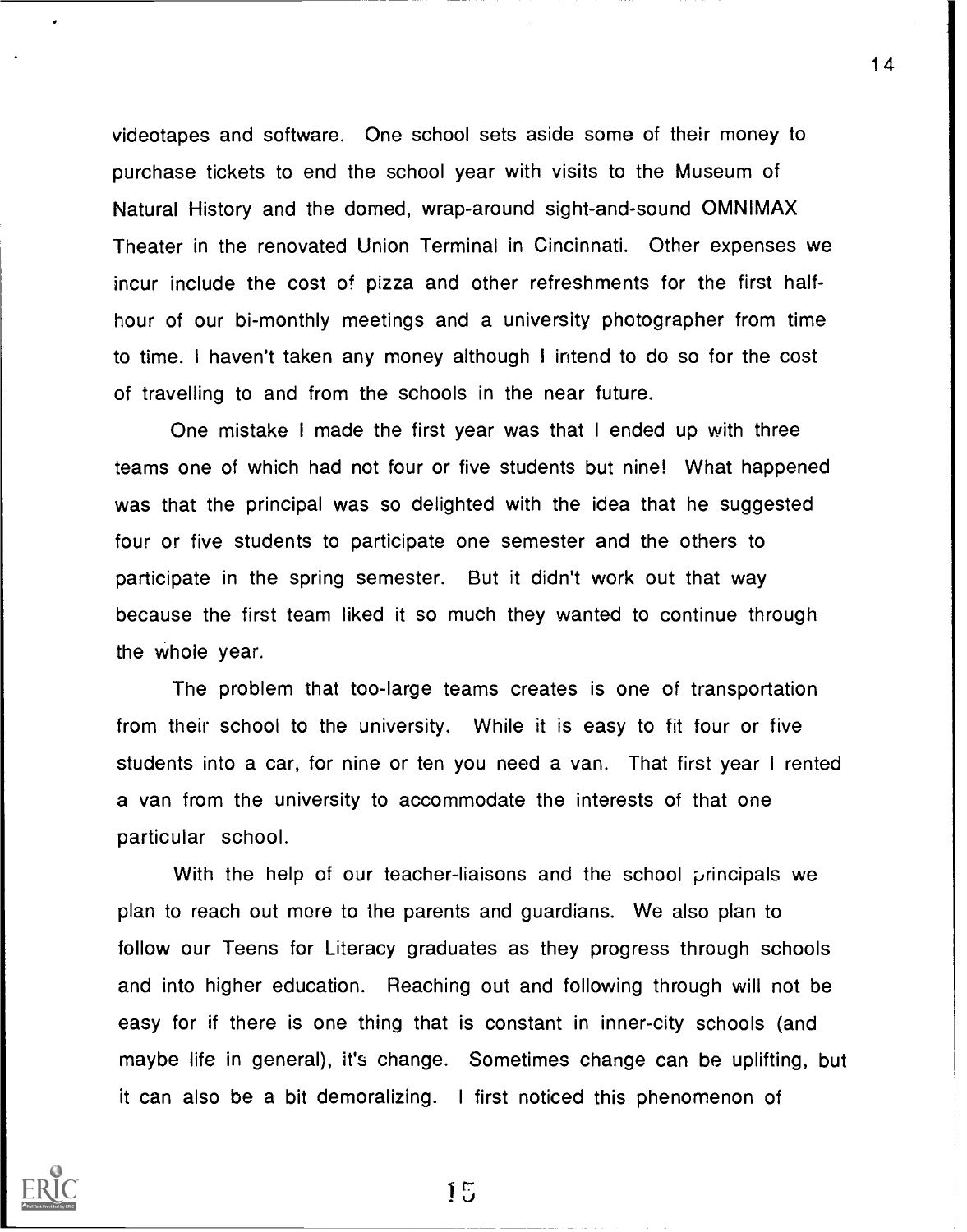change thirty years ago when I taught in inner-city high schools in my hometown of Utica, New York, and for three years in Rochester, New York. In Rochester, in addition to my being the reading teacher, I had Regents and non-Regents classes in English. In New York State, as many of you know, students planning to go to college take Regents Examinations. In each Regents class I would have the names of thirty students, give or take a couple, in my Roll Book at the end of the school year. But I would have about fifty names in each non-Regents class. Even though there will still thirty students in each of the classes, the non-Regents students moved more often--sometimes away and back within the same school year. Since the beginning of Teens for Literacy, only about half the teachers and principals are in the same schools they were in four years ago. Sometimes the change is even more drastic: one of our inner-city schools will be converted this summer into the Offices of the Board of Education. So following students, most of whom have moved on, will not be easy. But as my father used to say, nothing good comes easily. Since this may not be easy, I'm trusting that it'll be good.

## References

- Fagan, Edward R. (1967). Literature and the Disadvantaged, English and the Disadvanged. Scranton, Pennsylvania: International Textbook Company.
- Sheldon, William D. (1969). Problems of Reading Instruction in an Urban Society, Reading in an Urban Society, a leport of the Twenty-Fifth Annual Conference and Course on Reading, University of Pittsburgh, ed., Donald L. Cleland.



10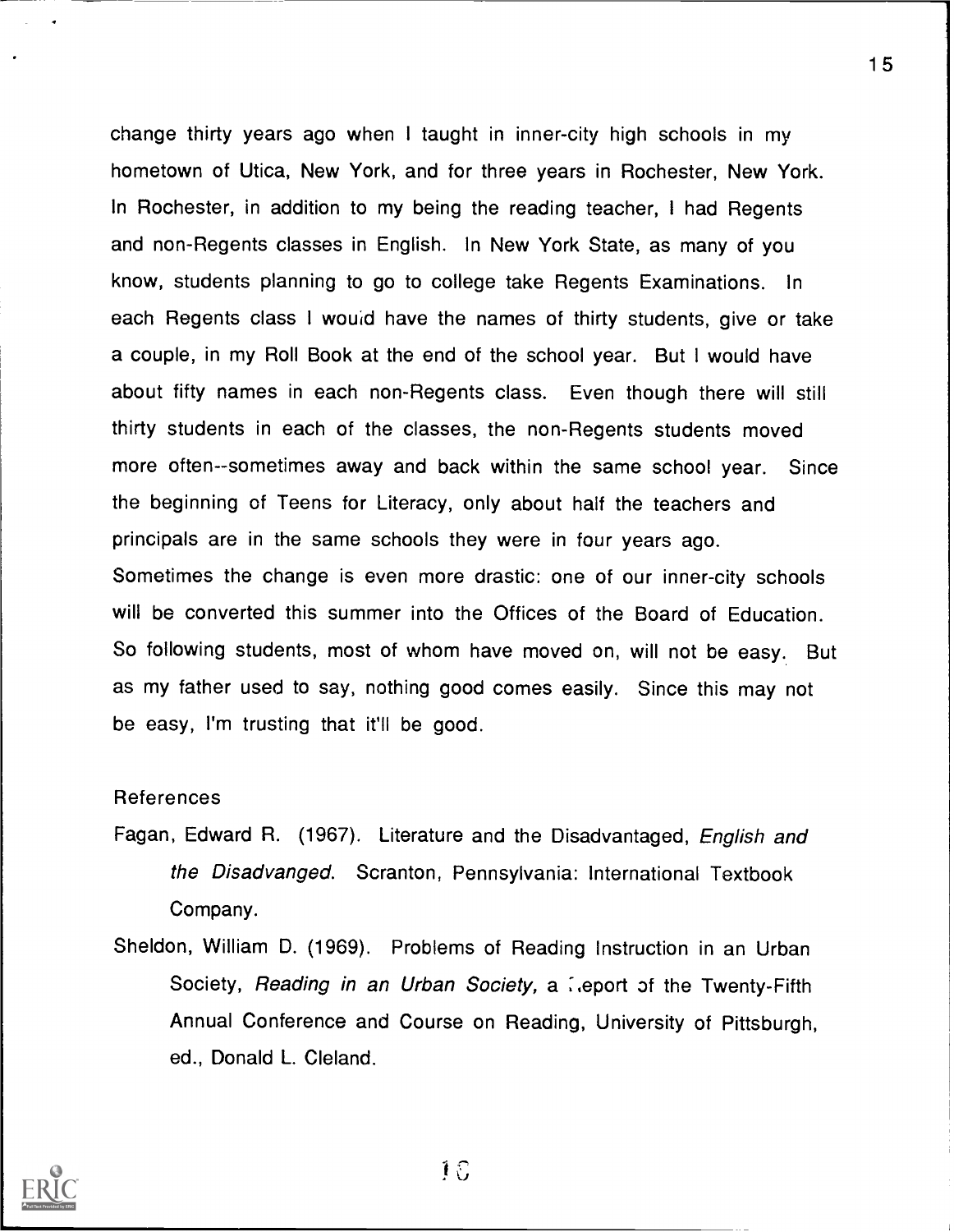## **Notes**

 $\sqrt{N_{\rm{eff}}}$ 

In visiting the Teens for Literacy schools I sometimes meet with parents. One such occasion was last week. I had been invited to the school's third informal Breakfast with the Principal. The breakfast was coordinated by the school's Parental Involvement Committee. Over coffee and donuts the parents shared many ideas which were jotted onto papers taped to the wall. Some examples follow. How to Reach Parents: 1) Put breakfast dates on school calendar and in school handbook; 2) Have one early mailing with all the breakfast dates for the school year; 3) Have reminders brought home by children the rest of the year; 4) Have a phone network; 5) Use guilt. Regarding children: 1) Encourage them to understanding that education is important, 2) they are responsible for their actions; 3) they are responsible for their learning; 4) Sign agreements. Regarding parenting, suggestions include 1) Helping parents who want to help their children with their homework; 2) Helping parents who want to know how to tutor; 3) Signing agreements; 4) Having a Parents Center in the school- (with donated paint and a carpet from business establishments, a center for parents to come and relax has been completed this week in this school); 5) Meeting teachers and seeing what is going on through their eyes. Regarding teachers and principals, suggestions include 1) Providing a list of all the activities and support available to children; 2) Having a choice in discipline options; 3) Adopting a teacher; 4) Trusting and respecting teachers and principal; 5) Knowing where the principal stands on issues.

Publications for parents are available from diverse sources: American Association of School Administrators (101 Ways Parents Can Help